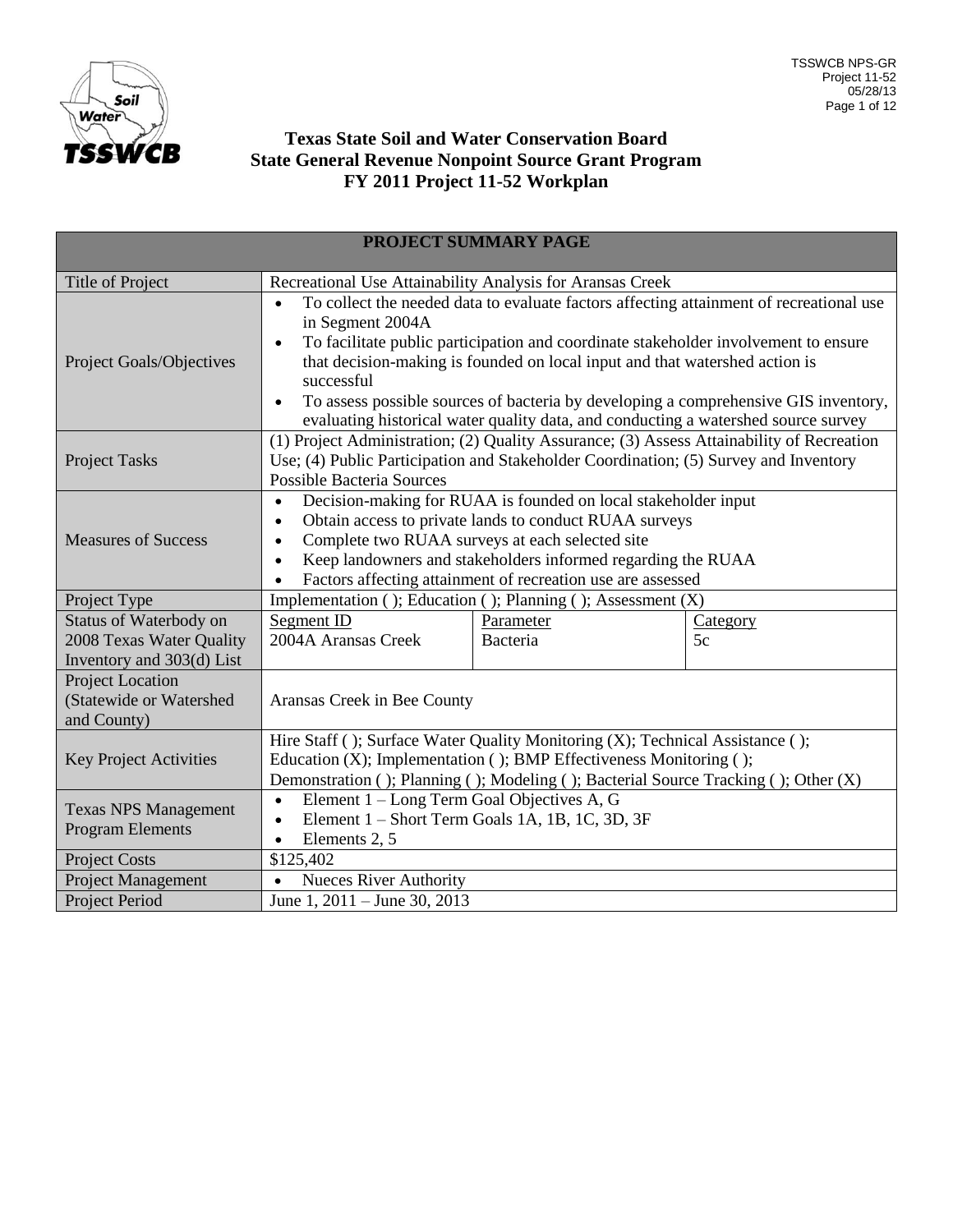# **Part I – Applicant Information**

| <b>Applicant</b>      |                |                               |        |               |                   |       |              |       |
|-----------------------|----------------|-------------------------------|--------|---------------|-------------------|-------|--------------|-------|
| Project Lead          |                | Rocky Freund                  |        |               |                   |       |              |       |
| Title                 |                | Deputy Executive Director     |        |               |                   |       |              |       |
| Organization          |                | <b>Nueces River Authority</b> |        |               |                   |       |              |       |
| E-mail Address        |                | rfreund@nueces-ra.org         |        |               |                   |       |              |       |
| <b>Street Address</b> |                | 1201 N. Shoreline Blvd.       |        |               |                   |       |              |       |
| <b>City</b>           | Corpus Christi |                               | County | <b>Nueces</b> | <b>State</b>      | Texas | Zip Code     | 78401 |
| Telephone Number      |                | 361-653-2110                  |        |               | <b>Fax Number</b> |       | 361-653-2115 |       |

| <b>Project Partners</b>                                |                                                       |
|--------------------------------------------------------|-------------------------------------------------------|
| <b>Names</b>                                           | Roles & Responsibilities                              |
| Texas State Soil and Water Conservation Board (TSSWCB) | Provide state oversight and management of all project |
|                                                        | activities and ensure coordination of activities with |
|                                                        | related projects and the Texas Commission on          |
|                                                        | Environmental Quality (TCEQ).                         |
| Nueces River Authority (NRA)                           | Responsible for all project activities and tasks.     |
|                                                        | Responsible for project administration. Develop and   |
|                                                        | maintain relationships with landowners and            |
|                                                        | stakeholders. Coordinate public meetings and          |
|                                                        | coordinate with local stakeholders to ensure          |
|                                                        | communication and collaboration. Perform surveys for  |
|                                                        | RUAA, inventory of potential bacteria sources,        |
|                                                        | developing and incorporating previously collected     |
|                                                        | information and geographic information system (GIS)   |
|                                                        | data, and completing technical reports.               |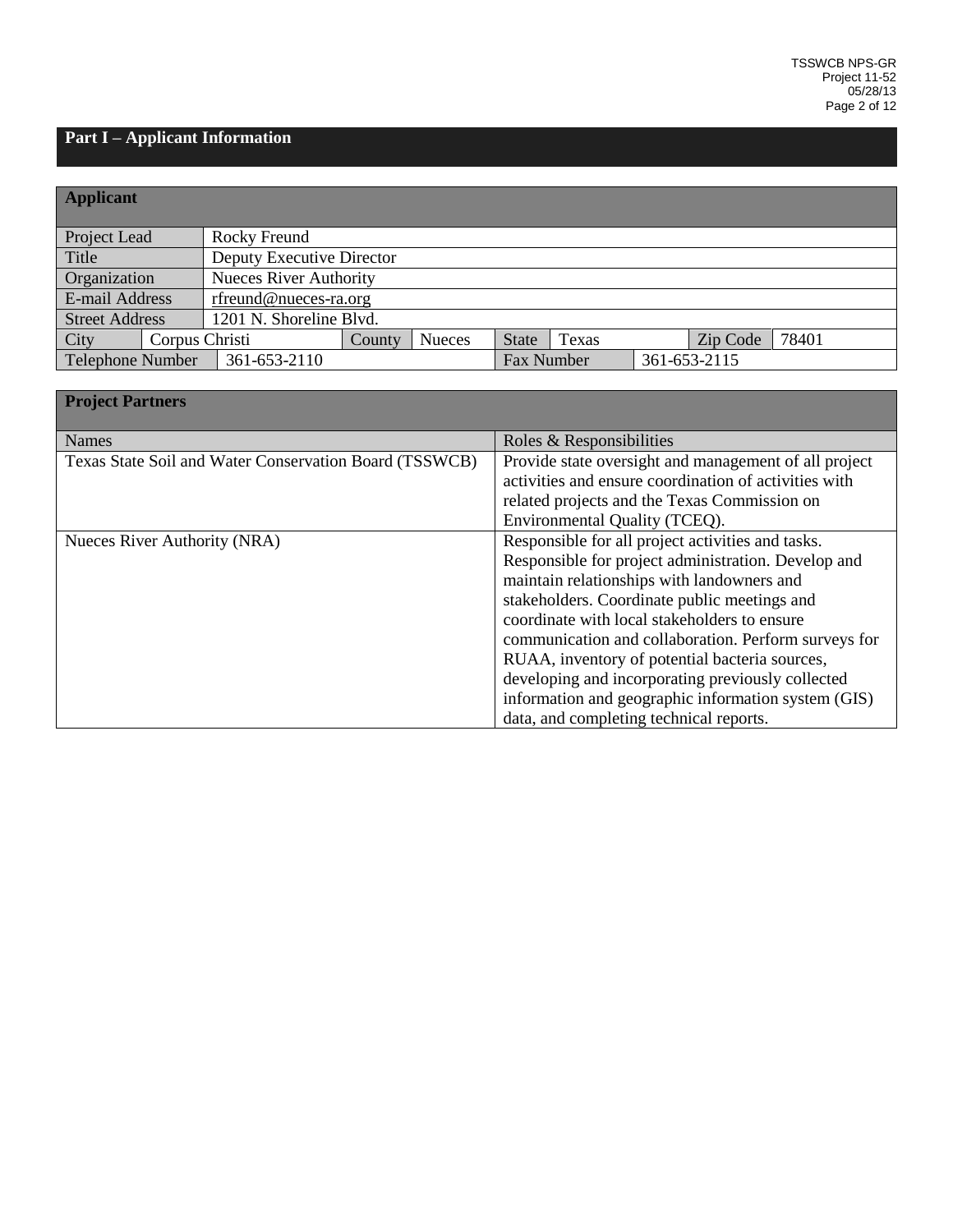## **Part II – Project Information**

| <b>Watershed Information</b> |                                    |            |                 |              |
|------------------------------|------------------------------------|------------|-----------------|--------------|
| <b>Watershed Name</b>        | Hydrologic Unit<br>Code (12 Digit) | Segment ID | 305(b) Category | Size (Acres) |
| Aransas Creek                | 121004070104<br>121004070106       | 2004A      | 5c              | 45,195       |

## **Water Quality Impairment**

Describe all known causes of water quality impairments from any of the following sources: 2008 Texas Water Quality Inventory and 303(d) List, Clean Rivers Program Basin Summary/Highlights Reports, or other documented sources. Aransas Creek (Segment 2004A) is comprised of a single assessment unit (2004A\_01) 20 miles long representing the entire waterbody, which is defined as Aransas Creek beginning west of Beeville to its confluence with the Aransas River in Bee County.

Segment 2004A is not supporting the contact recreation use due to excessive bacteria. There is also a concern for low levels of DO. In 2006 segment 2004A was listed as being impaired for bacteria based on fecal coliform analysis. The impairment is being carried forward since there were not enough data points for the *2010 Integrated Report*. This segment is also listed as having a concern for depressed dissolved oxygen (DO). Currently 24-hour DO measurements are being collected at station 12941 to reassess the concern.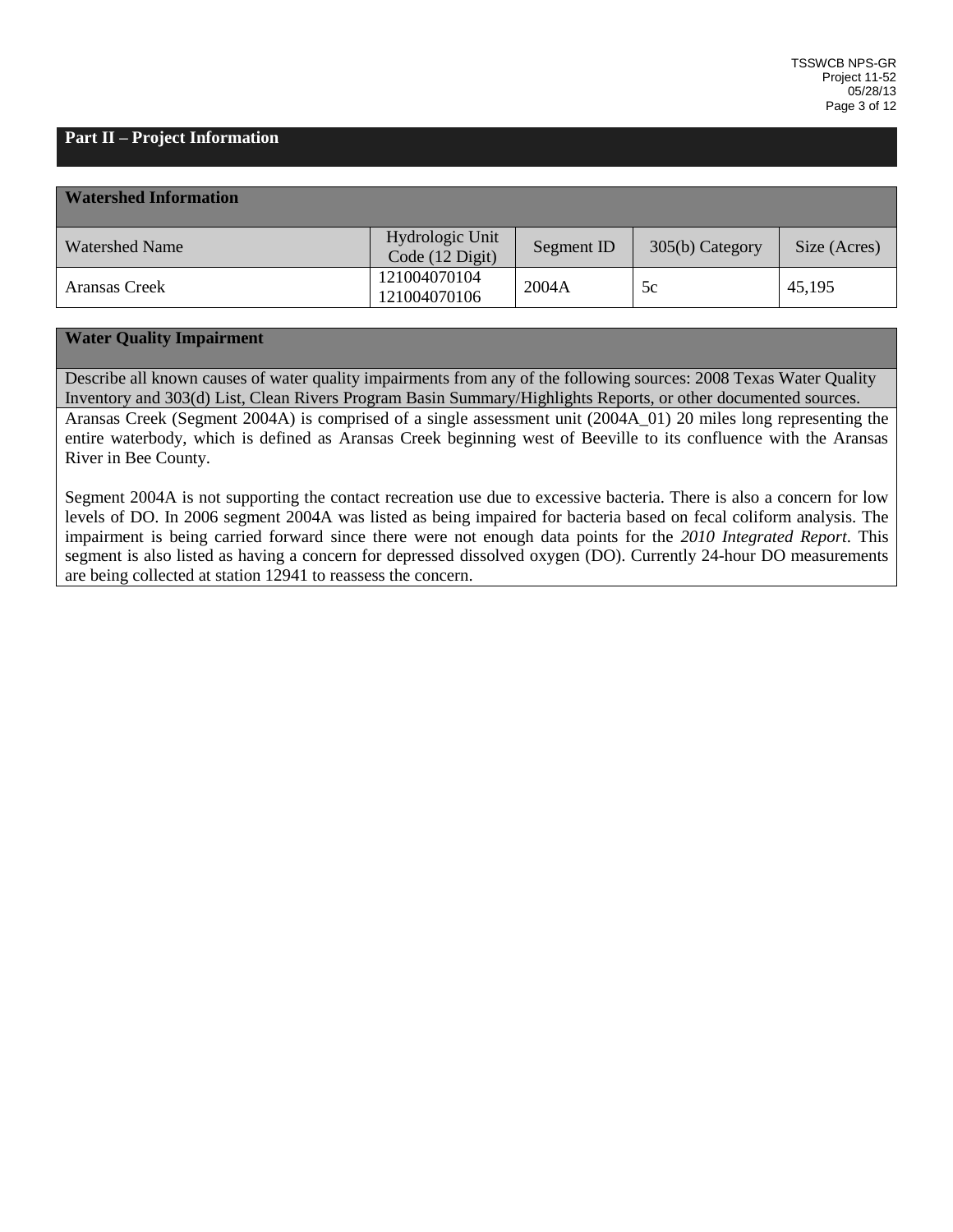#### **Project Narrative**

#### Problem/Need Statement

Aransas Creek reaches 20 miles from the confluence of the Aransas River northeast of Skidmore to the headwaters of the stream west of Beeville. The Aransas Creek watershed is largely rural ranchland with no major communities. Tributaries to Aransas Creek include Dry Creek, Elm Creek, and Olmos Creek. Road crossings include CR 322, US 59, FM 796, CR 314, FM 1349, FM 888, and US 181. Currently there are no active water quality monitoring stations, stream flow gauges, or wastewater treatment facility (WWTF) outfalls on this segment. However, TSSWCB and NRA collected and submitted biased flow data to TCEQ at station 20066 between 2007 and 2010 for TSSWCB project 06- 15, *Surface Water Quality Monitoring to Support Development and Implementation of Bacteria TMDLs in the Copano Bay Watershed*. In addition, a 24-hour DO study is being conducted by NRA at station 12941.

The TCEQ and the TSSWCB established a joint, technical Task Force on Bacteria Total Maximum Daily Loads (TMDL)s in September 2006 charged with making recommendations on cost-effective and time-efficient bacteria TMDL development methodologies. The Task Force recommended the use of a three-tier approach that is designed to be scientifically credible and accountable to watershed stakeholders. The tiers move through increasingly aggressive levels of data collection and analysis in order to achieve stakeholder consensus on needed load reductions and strategies to achieve those reductions. In June 2007, the TCEQ and the TSSWCB adopted the principles and general process recommended by the Task Force. Fundamental in the three-tier approach is ensuring that the appropriate water quality standard (i.e., designated use) is applied to the waterbody before initiating any watershed planning activity (e.g., TMDL or watershed protection plan).

Major revisions to the Texas Surface Water Quality Standards (TSWQS) have been adopted by TCEQ, including modifications to contact recreation use and bacteria criteria. As part of this process, TCEQ developed procedures for conducting RUAAs. In order for a new category of recreational use or a different bacteria water quality criterion to be applied to a waterbody, an RUAA will need to be conducted. TCEQ and TSSWCB have collaborated on developing a list of priority waterbodies for collecting information needed for RUAAs; Aransas Creek is on that list.

In 2002 the upper 25 miles of the Aransas River was listed as having a concern for depressed DO. After the assessment, it was discovered that beginning in August 1998, samples at station 17592 were mistakenly being collected on Aransas Creek. Because samples were taken at an incorrect location and a concern was identified, station 12941was established to replace station 17592 on Aransas Creek. In 2006 Aransas Creek was listed as having a concern for DO with 2 exceedences below the criteria, and being impaired for bacteria based on fecal coliform analysis. Aransas Creek was assessed as having a geometric mean for *E. coli* concentration of 248 cfu/100 mL and a geometric mean for fecal coliform of 311 cfu/100ml. Since it is not known with certainty that recreational use in Aransas Creek occurs, the findings from an RUAA will provide additional information regarding the level of recreational use occurring in Segment 2004A.

In accordance with the *Memorandum of Agreement Between the TCEQ and the TSSWCB Regarding TMDLs, Implementation Plans, and Watershed Protection Plans*, the TSSWCB has agreed to take the lead role in conducting an RUAA in the study area. Through this project, the TSSWCB and NRA will work with local stakeholders to progress through the data collection components of an RUAA and at the end of this project have adequate data that either supports the existing designated use (primary contact recreation) or supports a change in designated use.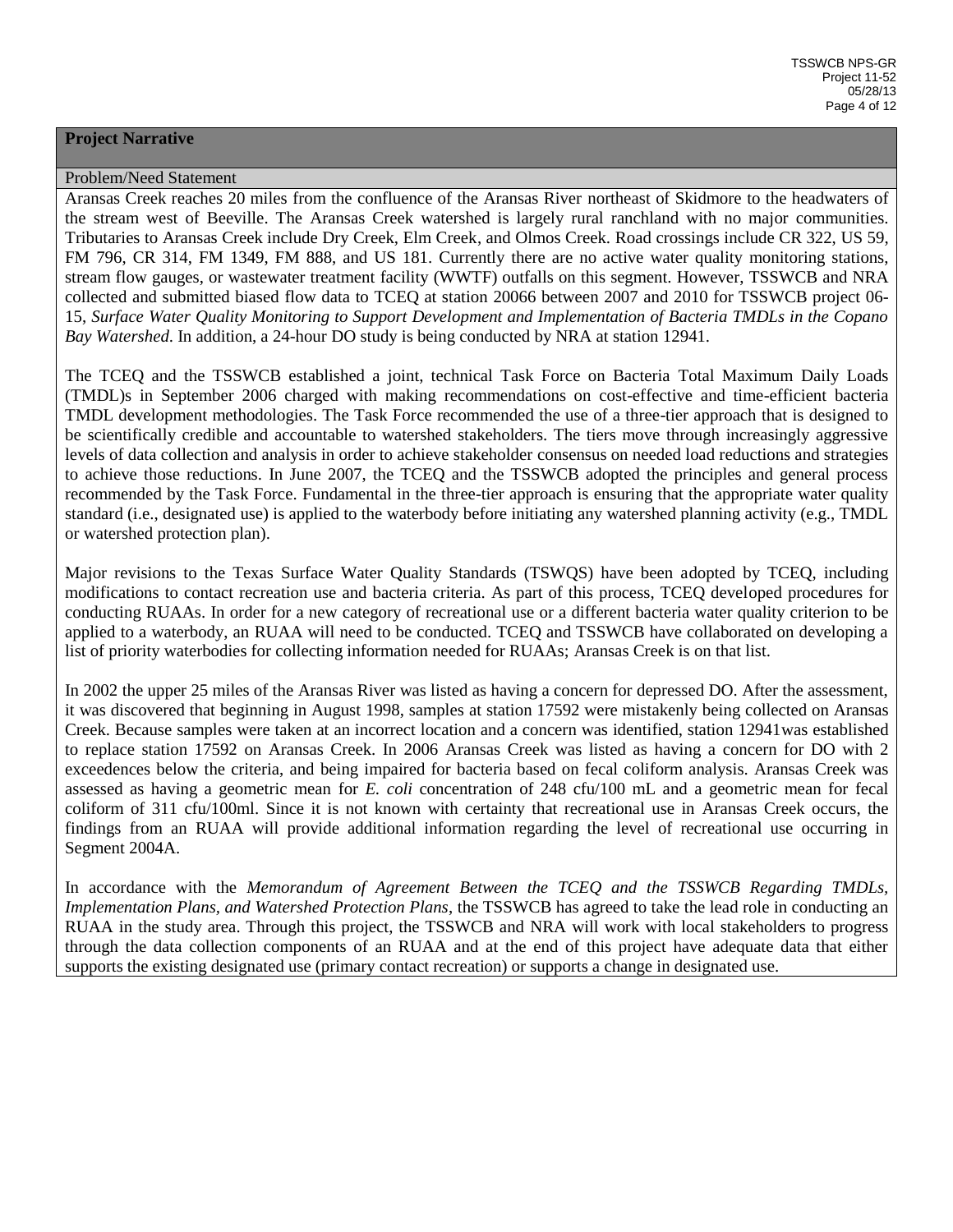#### **Project Narrative**

#### General Project Description (Include Project Location Map)

This project consists of performing a Comprehensive RUAA on Aransas Creek (Segment 2004A) for the purpose of ascertaining the level of recreational use occurring in the creek. This project will adhere to the procedures provided in the *TCEQ Procedures for a Comprehensive RUAA and a Basic RUAA Survey*.



This Comprehensive RUAA of Aransas Creek consists of 4 main tasks: a) conducting the required two surveys of Aransas Creek, b) public participation and stakeholder interaction c) evaluation of historical bacterial water quality data and survey of possible bacteria sources and d) compilation of GIS data pertaining to the Aransas Creek watershed.

RUAA survey site selection is predicated on reconnaissance trips, public participation, and stakeholder interaction. An initial reconnaissance trip will be completed prior to meeting with stakeholders, and follow up trips when interaction with local landowners provides opportunities for additional sites.

Two surveys will be conducted at each of the selected sites by NRA. Each survey will be conducted per the most recently applicable TCEQ

RUAA guidance and will include the collection of transect information along a stretch of the creek at each site, a streamflow measurement at each site, numerous physical observations, and collection of survey information from individuals either actively recreating at each site or knowledgeable of the site and Aransas Creek in general. Each survey will be performed at a time of year under weather and hydrologic conditions that are conducive to observing recreational use on Aransas Creek, which means when air temperatures are warm to hot  $(270^{\circ} \text{ F})$ . Field surveys will be conducted during the period people would most likely be using the waterbody for contact recreation. A historical information review will be conducted on recreation use that occurred on Aransas Creek on and after November 28, 1975.

NRA will conduct a watershed source survey that better characterizes the possible sources of bacteria loadings based on data incorporated from the pollutant loading model developed for TCEQ for use in the Copano Bay TMDL study by the University of Texas. Local stakeholders and technical experts will also be consulted on possible sources of bacteria loadings. Locations of possible bacteria sources identified during the source survey will be incorporated into the GIS inventory.

The public education and stakeholder interaction task is critical to the success of the project. This task will be performed by NRA to accomplish two complimentary goals – obtaining landowner permission for access to sites along Aransas Creek and ensuring that decision-making regarding the RUAA is founded on local input. A public meeting will be held where the RUAA process is described and solicitation is made for access to the waterbody. Direct interaction with affected city councils, county commissioners courts, and soil and water conservation districts (SWCD)s will occur. Any necessary follow-up meetings will be conducted to further communicate the RUAA process and to obtain landowner permission for access to the creek. A final public meeting will be conducted to present findings of the RUAA surveys.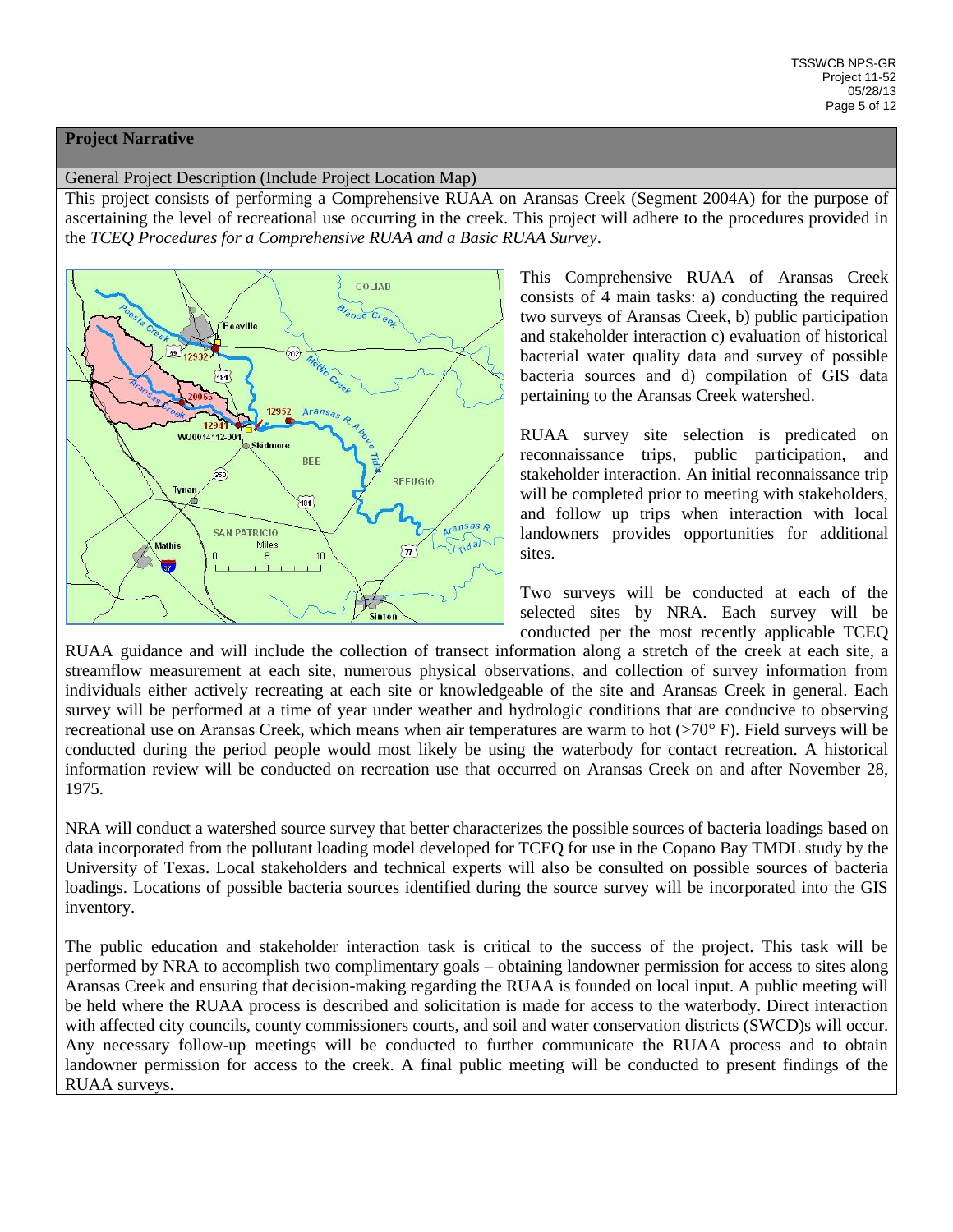|              | <b>Tasks, Objectives and Schedules</b>                                                                  |                                                                        |                                                                                                                   |          |  |  |
|--------------|---------------------------------------------------------------------------------------------------------|------------------------------------------------------------------------|-------------------------------------------------------------------------------------------------------------------|----------|--|--|
| Task 1       | Project Administration                                                                                  |                                                                        |                                                                                                                   |          |  |  |
| Costs        | \$6,006                                                                                                 |                                                                        |                                                                                                                   |          |  |  |
| Objective    |                                                                                                         |                                                                        | To effectively administer, coordinate and monitor all work performed under this project including                 |          |  |  |
|              |                                                                                                         | technical and financial supervision and preparation of status reports. |                                                                                                                   |          |  |  |
| Subtask 1.1  |                                                                                                         |                                                                        | NRA will prepare electronic quarterly progress reports (QPRs) for submission to the TSSWCB. QPRs                  |          |  |  |
|              |                                                                                                         |                                                                        | shall document all activities performed within a quarter and shall be submitted by the 15 <sup>th</sup> of March, |          |  |  |
|              | June, September and December. QPRs shall be distributed to all project partners.                        |                                                                        |                                                                                                                   |          |  |  |
|              | <b>Start Date</b>                                                                                       | Month 1                                                                | <b>Completion Date</b>                                                                                            | Month 25 |  |  |
| Subtask 1.2  |                                                                                                         |                                                                        | NRA will perform accounting functions for project funds and will submit appropriate Reimbursement                 |          |  |  |
|              | Forms to TSSWCB at least quarterly.                                                                     |                                                                        |                                                                                                                   |          |  |  |
|              | <b>Start Date</b>                                                                                       | Month 1                                                                | <b>Completion Date</b>                                                                                            | Month 25 |  |  |
| Subtask 1.3  |                                                                                                         |                                                                        | NRA will host coordination meetings or conference calls with TSSWCB at least quarterly to discuss                 |          |  |  |
|              |                                                                                                         |                                                                        | project activities, project schedule, communication needs, deliverables, and other requirements. NRA              |          |  |  |
|              | will develop lists of action items needed following each project coordination meeting and distribute to |                                                                        |                                                                                                                   |          |  |  |
|              | project personnel.                                                                                      |                                                                        |                                                                                                                   |          |  |  |
|              | <b>Start Date</b>                                                                                       | Month 1                                                                | <b>Completion Date</b>                                                                                            | Month 25 |  |  |
| Deliverables | Quarterly progress reports in electronic format<br>$\bullet$                                            |                                                                        |                                                                                                                   |          |  |  |
|              | $\bullet$                                                                                               |                                                                        | Reimbursement Forms and necessary documentation in hard copy format                                               |          |  |  |
|              |                                                                                                         | List of action items needed from project coordination meetings         |                                                                                                                   |          |  |  |

|              | <b>Tasks, Objectives and Schedules</b>                                                                                                                                                                                                                                                                                                                                                                                                                                                                                                                                                                                                                                                                                                                                                                                                                  |                                                      |                        |          |  |
|--------------|---------------------------------------------------------------------------------------------------------------------------------------------------------------------------------------------------------------------------------------------------------------------------------------------------------------------------------------------------------------------------------------------------------------------------------------------------------------------------------------------------------------------------------------------------------------------------------------------------------------------------------------------------------------------------------------------------------------------------------------------------------------------------------------------------------------------------------------------------------|------------------------------------------------------|------------------------|----------|--|
| Task 2       | <b>Quality Assurance</b>                                                                                                                                                                                                                                                                                                                                                                                                                                                                                                                                                                                                                                                                                                                                                                                                                                |                                                      |                        |          |  |
| Costs        | \$7,035                                                                                                                                                                                                                                                                                                                                                                                                                                                                                                                                                                                                                                                                                                                                                                                                                                                 |                                                      |                        |          |  |
| Objective    | To develop and implement data quality objectives (DQOs) and quality assurance/control (QA/QC)<br>activities to ensure data of known and acceptable quality are generated through this project.                                                                                                                                                                                                                                                                                                                                                                                                                                                                                                                                                                                                                                                          |                                                      |                        |          |  |
| Subtask 2.1  | NRA will develop a quality assurance project plan (QAPP) for activities in Task 3 consistent with the<br>most recent versions of EPA Requirements for Quality Assurance Project Plans (QA/R-5) and the<br>TSSWCB Environmental Data Quality Management Plan.<br>All monitoring procedures and methods prescribed in the QAPP shall be consistent with the guidelines<br>detailed in the TCEQ Surface Water Quality Monitoring Procedures, Volume 1: Physical and Chemical<br>Monitoring Methods for Water, Sediment, and Tissue (RG-415) and Volume 2: Methods for Collecting<br>and Analyzing Biological Assemblage and Habitat Data (RG-416). All procedures and methods<br>prescribed in the QAPP shall be consistent with the guidelines detailed in the latest version of the TCEQ<br>Procedures for a Comprehensive RUAA and a Basic RUAA Survey. |                                                      |                        |          |  |
|              | <b>Start Date</b>                                                                                                                                                                                                                                                                                                                                                                                                                                                                                                                                                                                                                                                                                                                                                                                                                                       | Month 1                                              | <b>Completion Date</b> | Month 2  |  |
| Subtask 2.2  | NRA will implement the approved QAPP. NRA will submit revisions and necessary amendments to the                                                                                                                                                                                                                                                                                                                                                                                                                                                                                                                                                                                                                                                                                                                                                         |                                                      |                        |          |  |
|              | QAPP as needed.                                                                                                                                                                                                                                                                                                                                                                                                                                                                                                                                                                                                                                                                                                                                                                                                                                         |                                                      |                        |          |  |
|              | <b>Start Date</b>                                                                                                                                                                                                                                                                                                                                                                                                                                                                                                                                                                                                                                                                                                                                                                                                                                       | Month 3                                              | <b>Completion Date</b> | Month 25 |  |
| Deliverables | QAPP approved by TSSWCB in both electronic and hard copy formats                                                                                                                                                                                                                                                                                                                                                                                                                                                                                                                                                                                                                                                                                                                                                                                        |                                                      |                        |          |  |
|              | $\bullet$                                                                                                                                                                                                                                                                                                                                                                                                                                                                                                                                                                                                                                                                                                                                                                                                                                               | Approved revisions and amendments to QAPP, as needed |                        |          |  |
|              | Data of known and acceptable quality as reported through Task 3                                                                                                                                                                                                                                                                                                                                                                                                                                                                                                                                                                                                                                                                                                                                                                                         |                                                      |                        |          |  |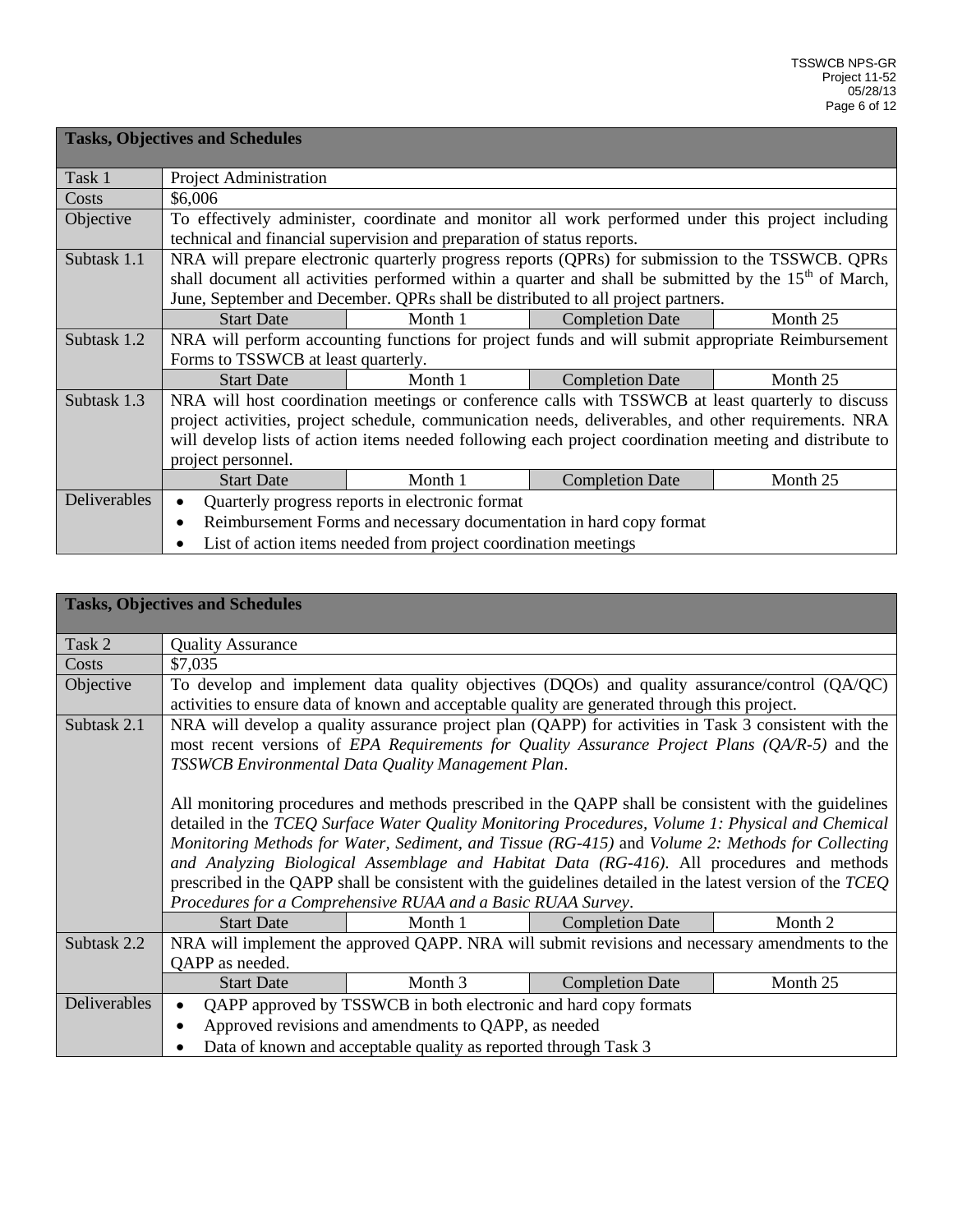|             | <b>Tasks, Objectives and Schedules</b>                                                                                                                                                                                                                                                                                                                                                                                                                                                                                                                                                                                                                                                                                                                       |  |  |  |  |  |
|-------------|--------------------------------------------------------------------------------------------------------------------------------------------------------------------------------------------------------------------------------------------------------------------------------------------------------------------------------------------------------------------------------------------------------------------------------------------------------------------------------------------------------------------------------------------------------------------------------------------------------------------------------------------------------------------------------------------------------------------------------------------------------------|--|--|--|--|--|
| Task 3      | Assess Attainability of Recreational Use                                                                                                                                                                                                                                                                                                                                                                                                                                                                                                                                                                                                                                                                                                                     |  |  |  |  |  |
| Costs       | \$39,438                                                                                                                                                                                                                                                                                                                                                                                                                                                                                                                                                                                                                                                                                                                                                     |  |  |  |  |  |
| Objective   | To collect information that can be used to evaluate factors affecting attainment of recreational use in<br>Aransas Creek                                                                                                                                                                                                                                                                                                                                                                                                                                                                                                                                                                                                                                     |  |  |  |  |  |
| Subtask 3.1 | NRA will conduct at least one reconnaissance trip to assess potential survey sites. The reconnaissance                                                                                                                                                                                                                                                                                                                                                                                                                                                                                                                                                                                                                                                       |  |  |  |  |  |
|             | trip(s) will be a follow-up on the interaction with landowners under Task 4. The goal will be to have                                                                                                                                                                                                                                                                                                                                                                                                                                                                                                                                                                                                                                                        |  |  |  |  |  |
|             | approximately 3 sites per 5 miles of river (approximately 12 sites).                                                                                                                                                                                                                                                                                                                                                                                                                                                                                                                                                                                                                                                                                         |  |  |  |  |  |
|             | Month 1<br><b>Start Date</b><br><b>Completion Date</b><br>Month 4                                                                                                                                                                                                                                                                                                                                                                                                                                                                                                                                                                                                                                                                                            |  |  |  |  |  |
| Subtask 3.2 | Utilizing information from subtask 5.1 (comprehensive GIS inventory), subtask 3.1 (reconnaissance<br>trip), Task 4 (public input), and other relevant information, NRA will identify sites for RUAA data<br>collection. Proposed sites should be located in areas where the waterbody is accessible to the public and<br>has the highest potential for recreational use (primary contact). Because public access is limited along<br>this waterbody, other sites will also be selected for the purpose of characterizing the physical<br>characteristics of the stream to assist in determining the potential level of recreation use that can be<br>supported. The sites should be well-spaced and, in general, distributed such that there are 3 sites for |  |  |  |  |  |
|             | every 5 miles of stream.<br><b>Start Date</b><br>Month 1<br><b>Completion Date</b><br>Month 5                                                                                                                                                                                                                                                                                                                                                                                                                                                                                                                                                                                                                                                                |  |  |  |  |  |
| Subtask 3.3 | NRA shall conduct a thorough historical information review of the recreational uses of the waterbody                                                                                                                                                                                                                                                                                                                                                                                                                                                                                                                                                                                                                                                         |  |  |  |  |  |
|             | back to November 28, 1975. Historical resources that should be examined include, but are not limited to,<br>photographic evidence, local newspapers, museum collections, published reports, historical society<br>records, and long-term landowners/residents. Texas Parks and Wildlife Department and commercial<br>providers of outdoor recreation goods and services should be consulted for historical information.<br>Month 1<br>Month 24<br><b>Start Date</b><br><b>Completion Date</b>                                                                                                                                                                                                                                                                |  |  |  |  |  |
| Subtask 3.4 | NRA will conduct 2 field surveys at each selected site. Surveys shall be conducted during a normal                                                                                                                                                                                                                                                                                                                                                                                                                                                                                                                                                                                                                                                           |  |  |  |  |  |
|             | warm season (air temperature $\geq$ 70°F) during baseflow conditions. Baseflow conditions are sustained or<br>typical dry, warm-weather flows between rainfall events, excluding unusual antecedent conditions of<br>drought or wet weather. The surveys should be performed during the period people would most likely be<br>using the waterbody for contact recreation, typically March to October (e.g., spring break, summer,<br>holidays or weekends).                                                                                                                                                                                                                                                                                                  |  |  |  |  |  |
|             | To ascertain the suitability of the streams for contact recreation use, field surveys shall document                                                                                                                                                                                                                                                                                                                                                                                                                                                                                                                                                                                                                                                         |  |  |  |  |  |
|             | hydrological characteristics of the stream, such as width and depth of channel and substantial pools,                                                                                                                                                                                                                                                                                                                                                                                                                                                                                                                                                                                                                                                        |  |  |  |  |  |
|             | flow/discharge, air/stream temperature, bank access, and stream substrate. Information to be collected                                                                                                                                                                                                                                                                                                                                                                                                                                                                                                                                                                                                                                                       |  |  |  |  |  |
|             | shall at least satisfy those questions found on the Field Data Sheet from the latest version of the TCEQ                                                                                                                                                                                                                                                                                                                                                                                                                                                                                                                                                                                                                                                     |  |  |  |  |  |
|             | Procedures for a Comprehensive Recreational UAA and a Basic UAA Survey.                                                                                                                                                                                                                                                                                                                                                                                                                                                                                                                                                                                                                                                                                      |  |  |  |  |  |
|             |                                                                                                                                                                                                                                                                                                                                                                                                                                                                                                                                                                                                                                                                                                                                                              |  |  |  |  |  |
|             | NRA shall document and describe antecedent (prior to fieldwork) rainfall conditions (approximately the<br>previous 30 days) at each selected site.                                                                                                                                                                                                                                                                                                                                                                                                                                                                                                                                                                                                           |  |  |  |  |  |
|             | <b>Start Date</b><br>Month 4<br><b>Completion Date</b><br>Month 24                                                                                                                                                                                                                                                                                                                                                                                                                                                                                                                                                                                                                                                                                           |  |  |  |  |  |
| Subtask 3.5 | NRA shall collect a digital photographic record of each selected site during the field surveys.                                                                                                                                                                                                                                                                                                                                                                                                                                                                                                                                                                                                                                                              |  |  |  |  |  |
|             | Photographs shall include upstream, left and right bank, and downstream views. Any evidence of                                                                                                                                                                                                                                                                                                                                                                                                                                                                                                                                                                                                                                                               |  |  |  |  |  |
|             | observed uses or indications of human use shall be photographed. Photographs should clearly depict the                                                                                                                                                                                                                                                                                                                                                                                                                                                                                                                                                                                                                                                       |  |  |  |  |  |
|             | entire channel and each transect measured.                                                                                                                                                                                                                                                                                                                                                                                                                                                                                                                                                                                                                                                                                                                   |  |  |  |  |  |
|             | Month 4<br><b>Completion Date</b><br>Month 24<br><b>Start Date</b>                                                                                                                                                                                                                                                                                                                                                                                                                                                                                                                                                                                                                                                                                           |  |  |  |  |  |
| Subtask 3.6 | In order to obtain information on existing and historical uses and stream characteristics, NRA shall                                                                                                                                                                                                                                                                                                                                                                                                                                                                                                                                                                                                                                                         |  |  |  |  |  |
|             | conduct interviews of 1) users present during the field surveys, 2) streamside landowners along the field                                                                                                                                                                                                                                                                                                                                                                                                                                                                                                                                                                                                                                                    |  |  |  |  |  |
|             | survey transects, 3) local residents, and 4) commercial providers of outdoor recreation goods and                                                                                                                                                                                                                                                                                                                                                                                                                                                                                                                                                                                                                                                            |  |  |  |  |  |
|             | services. Surveys shall include at least those questions found on the Interview Form from the latest<br>version of the TCEQ Procedures for a Comprehensive Recreational UAA and a Basic UAA Survey.                                                                                                                                                                                                                                                                                                                                                                                                                                                                                                                                                          |  |  |  |  |  |
|             | <b>Start Date</b><br>Month 1<br><b>Completion Date</b><br>Month 24                                                                                                                                                                                                                                                                                                                                                                                                                                                                                                                                                                                                                                                                                           |  |  |  |  |  |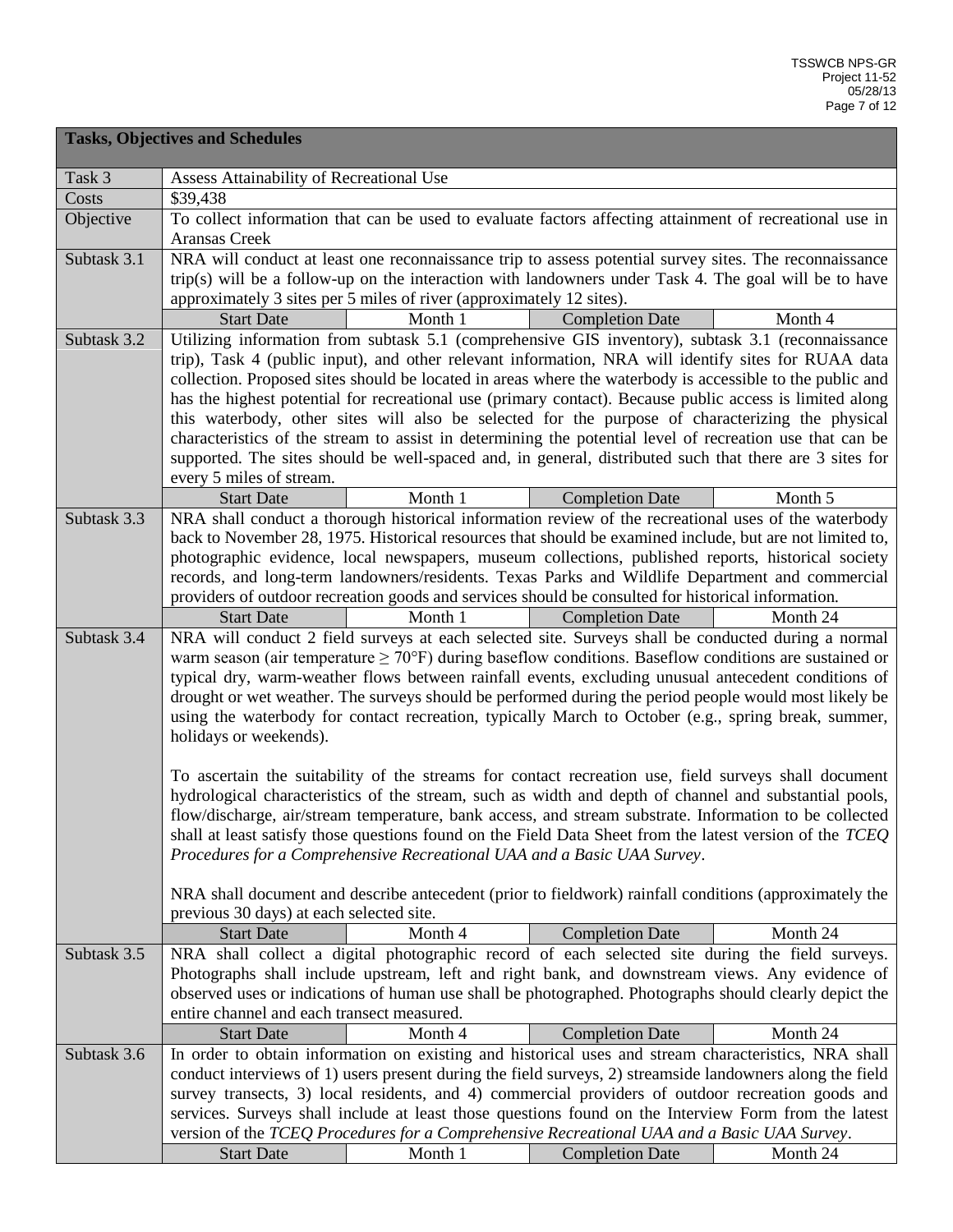| Subtask 3.7         | NRA will combine findings from historical information review, field surveys, and user interviews into a |  |                                                                                                |  |  |  |
|---------------------|---------------------------------------------------------------------------------------------------------|--|------------------------------------------------------------------------------------------------|--|--|--|
|                     | Technical Report that shall at least include those contents described for a Comprehensive RUAA in the   |  |                                                                                                |  |  |  |
|                     |                                                                                                         |  | latest version of the TCEQ Procedures for a Comprehensive Recreational UAA and a Basic UAA     |  |  |  |
|                     | Survey.                                                                                                 |  |                                                                                                |  |  |  |
|                     | Month 14<br>Month 25<br><b>Completion Date</b><br><b>Start Date</b>                                     |  |                                                                                                |  |  |  |
| <b>Deliverables</b> | Contact Information Form from the latest version of the TCEQ Procedures for a Comprehensive             |  |                                                                                                |  |  |  |
|                     | Recreational UAA and a Basic UAA Survey                                                                 |  |                                                                                                |  |  |  |
|                     | Field Data Sheets and Data Summary in electronic format                                                 |  |                                                                                                |  |  |  |
|                     | Digital photographic record, cataloged in an appropriate manner                                         |  |                                                                                                |  |  |  |
|                     | Interview Forms and Data Summary in electronic format<br>$\bullet$                                      |  |                                                                                                |  |  |  |
|                     |                                                                                                         |  | Technical Report summarizing historical information review, field surveys, and user interviews |  |  |  |

|              | <b>Tasks, Objectives and Schedules</b>                                                                                                                               |                                                                    |                                                                                                                                     |          |  |
|--------------|----------------------------------------------------------------------------------------------------------------------------------------------------------------------|--------------------------------------------------------------------|-------------------------------------------------------------------------------------------------------------------------------------|----------|--|
| Task 4       | Public Participation and Stakeholder Coordination                                                                                                                    |                                                                    |                                                                                                                                     |          |  |
| Costs        | \$41,723                                                                                                                                                             |                                                                    |                                                                                                                                     |          |  |
| Objective    |                                                                                                                                                                      |                                                                    | To facilitate public participation and coordinate stakeholder involvement to ensure that decision-making                            |          |  |
|              |                                                                                                                                                                      | is founded on local input and that watershed action is successful. |                                                                                                                                     |          |  |
| Subtask 4.1  |                                                                                                                                                                      |                                                                    | NRA will facilitate public participation activities and coordinate stakeholder involvement in the project.                          |          |  |
|              |                                                                                                                                                                      |                                                                    | NRA will develop (Months 1-2) and maintain (Months 3-25) a list of stakeholders likely to be affected                               |          |  |
|              | by this project.                                                                                                                                                     |                                                                    |                                                                                                                                     |          |  |
|              | <b>Start Date</b>                                                                                                                                                    | Month 1                                                            | <b>Completion Date</b>                                                                                                              | Month 25 |  |
| Subtask 4.2  |                                                                                                                                                                      |                                                                    | NRA will provide logistical support for public meetings, including, but not limited to, securing meeting                            |          |  |
|              |                                                                                                                                                                      |                                                                    | facilities, preparing/disseminating meeting notices and agendas, and preparing meeting summaries. At a                              |          |  |
|              |                                                                                                                                                                      |                                                                    | minimum, public stakeholder meetings shall consist of an initial public meeting (~Month 3), a project                               |          |  |
|              |                                                                                                                                                                      |                                                                    | update meeting (~Month 10), and a meeting presenting final Technical Reports (~Month 16). A primary                                 |          |  |
|              |                                                                                                                                                                      |                                                                    | objective of the public meetings is to solicit landowner permission for private-land access to Aransas                              |          |  |
|              |                                                                                                                                                                      |                                                                    | Creek for survey sites. NRA will participate in all public stakeholder meetings.                                                    |          |  |
| Subtask 4.3  | <b>Start Date</b>                                                                                                                                                    | Month 1                                                            | <b>Completion Date</b><br>NRA, as appropriate, will attend and participate in other public meetings, including, but not limited to, | Month 24 |  |
|              |                                                                                                                                                                      |                                                                    | city council meetings, county commissioners' court meetings, SWCD meetings, and NRA Clean Rivers                                    |          |  |
|              |                                                                                                                                                                      |                                                                    |                                                                                                                                     |          |  |
|              | Program (CRP) Steering Committee and Coordinated Monitoring meetings, in order to communicate<br>project goals, activities, and accomplishments to affected parties. |                                                                    |                                                                                                                                     |          |  |
|              | Month 24<br><b>Completion Date</b><br><b>Start Date</b><br>Month 1                                                                                                   |                                                                    |                                                                                                                                     |          |  |
| Subtask 4.4  |                                                                                                                                                                      |                                                                    | NRA will develop and disseminate educational materials to watershed stakeholders, including, but not                                |          |  |
|              |                                                                                                                                                                      |                                                                    | limited to, flyers, brochures, letters, and news releases. NRA will include project updates in the CRP                              |          |  |
|              |                                                                                                                                                                      |                                                                    | Basin Summary Report and/or Basin Highlights Report. TSSWCB will host and maintain a webpage to                                     |          |  |
|              |                                                                                                                                                                      |                                                                    | serve as a public clearinghouse for all project-related information; NRA will provide content matter for                            |          |  |
|              |                                                                                                                                                                      |                                                                    | the webpage. The website will serve as a means to disseminate information to stakeholders and the                                   |          |  |
|              | general public.                                                                                                                                                      |                                                                    |                                                                                                                                     |          |  |
|              | <b>Start Date</b>                                                                                                                                                    | Month 1                                                            | <b>Completion Date</b>                                                                                                              | Month 24 |  |
| Deliverables | $\bullet$                                                                                                                                                            | Stakeholder contact list, updated as appropriate                   |                                                                                                                                     |          |  |
|              | Public meeting notices, agendas, materials, summaries and lists of attendees<br>$\bullet$                                                                            |                                                                    |                                                                                                                                     |          |  |
|              | $\bullet$                                                                                                                                                            | Educational materials, as developed and disseminated               |                                                                                                                                     |          |  |
|              | $\bullet$                                                                                                                                                            |                                                                    | List of other meetings attended and dates with brief summary of topics discussed and action needed                                  |          |  |
|              | included in QPRs                                                                                                                                                     |                                                                    |                                                                                                                                     |          |  |
|              | $\bullet$                                                                                                                                                            | Information developed for inclusion in CRP materials               |                                                                                                                                     |          |  |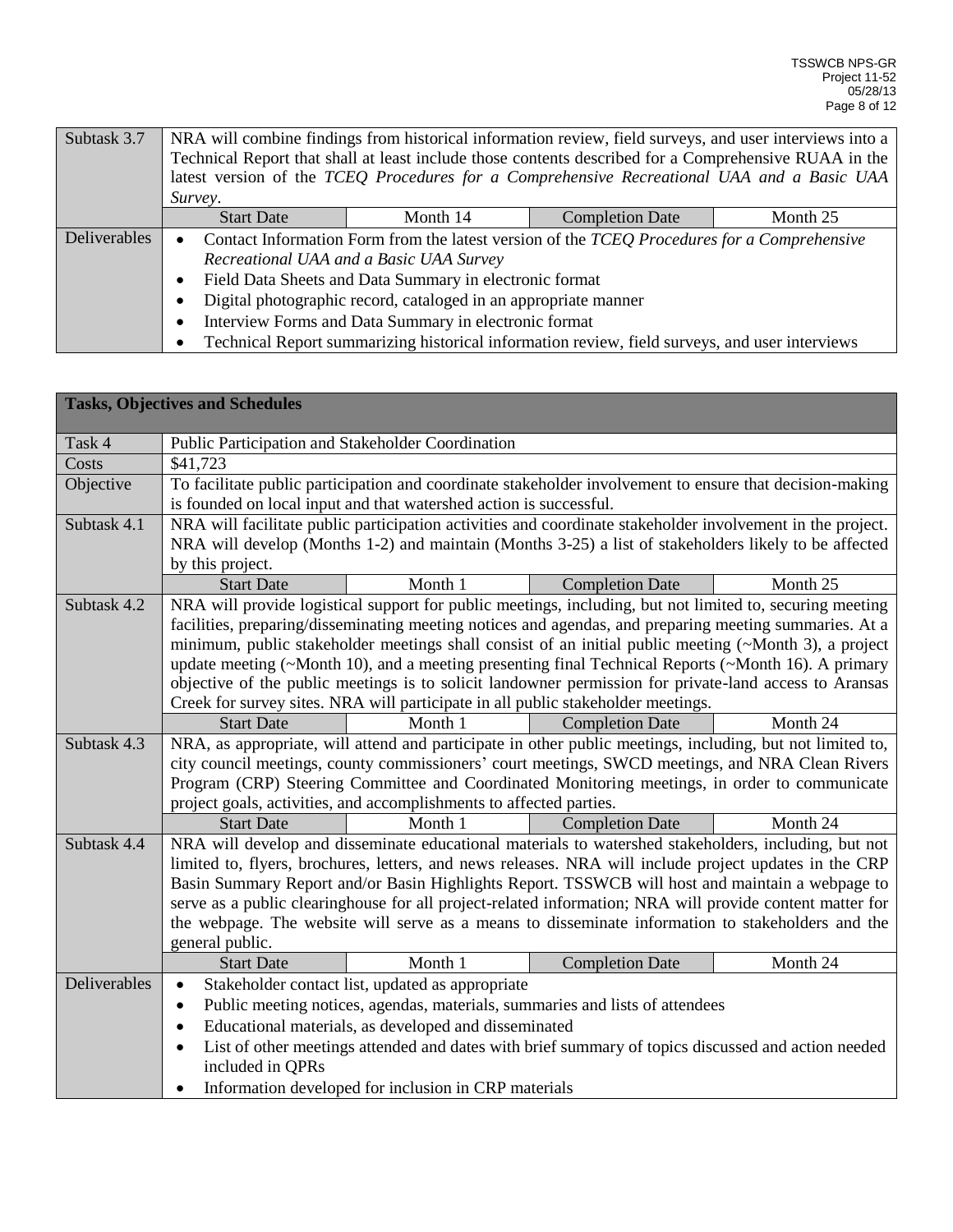|              | <b>Tasks, Objectives and Schedules</b>                                                                                                                                                                    |                                                            |                                                                                                                                                                                                             |          |
|--------------|-----------------------------------------------------------------------------------------------------------------------------------------------------------------------------------------------------------|------------------------------------------------------------|-------------------------------------------------------------------------------------------------------------------------------------------------------------------------------------------------------------|----------|
| Task 5       | Survey and Inventory Possible Bacteria Sources                                                                                                                                                            |                                                            |                                                                                                                                                                                                             |          |
| Costs        | \$31,200                                                                                                                                                                                                  |                                                            |                                                                                                                                                                                                             |          |
| Objective    |                                                                                                                                                                                                           |                                                            | To develop a comprehensive GIS inventory for the study area, evaluate historical water quality data, and                                                                                                    |          |
| Subtask 5.1  |                                                                                                                                                                                                           |                                                            | to assess the possible sources of bacteria loadings by conducting a watershed source survey.                                                                                                                |          |
|              | NRA will develop a comprehensive GIS inventory for the study area. Data should include the most<br>recent information available on land use/land cover classification, elevation, soils, stream networks, |                                                            |                                                                                                                                                                                                             |          |
|              | reservoirs, roads, public parklands, municipalities and satellite imagery or aerial photography. Locations                                                                                                |                                                            |                                                                                                                                                                                                             |          |
|              |                                                                                                                                                                                                           |                                                            | of TCEQ surface water quality monitoring stations, United States Geological Survey (USGS) gages,                                                                                                            |          |
|              |                                                                                                                                                                                                           |                                                            | public access points to the waterbodies, floodwater-retarding structures, wetlands, Texas Pollutant                                                                                                         |          |
|              |                                                                                                                                                                                                           |                                                            | Discharge Elimination System (TPDES) permittees (including WWTFs, Concentrated Animal Feeding                                                                                                               |          |
|              |                                                                                                                                                                                                           |                                                            | Operations (CAFO)s and Municipal Separate Storm Sewer Systems (MS4)), and subdivisions should                                                                                                               |          |
|              |                                                                                                                                                                                                           |                                                            | also be included. Sites permitted for land application of sewage sludge and septage should be included.                                                                                                     |          |
|              |                                                                                                                                                                                                           |                                                            | Locations of possible bacteria sources, identified in Subtask 5.3, should be incorporated. The cumulative                                                                                                   |          |
|              |                                                                                                                                                                                                           |                                                            | impact of TSSWCB-certified Water Quality Management Plans (WQMP)s on the management of                                                                                                                      |          |
|              |                                                                                                                                                                                                           | agricultural and silvicultural lands should be documented. |                                                                                                                                                                                                             |          |
|              | <b>Start Date</b>                                                                                                                                                                                         | Month 1                                                    | <b>Completion Date</b>                                                                                                                                                                                      | Month 12 |
| Subtask 5.2  |                                                                                                                                                                                                           |                                                            | NRA will conduct a historical data review for the waterbody in order to assess and characterize trends                                                                                                      |          |
|              |                                                                                                                                                                                                           |                                                            | and variability in water quality, specifically bacteria. Historical data collection activities should<br>concentrate on 1) ambient water quality data; 2) streamflow and water level data; 3) precipitation |          |
|              |                                                                                                                                                                                                           |                                                            | records; and 4) permitted facilities, discharges, and effluent quality. At a minimum, USGS, National                                                                                                        |          |
|              |                                                                                                                                                                                                           |                                                            | Weather Service, Texas Parks and Wildlife Department (TPWD), Texas Water Development Board                                                                                                                  |          |
|              |                                                                                                                                                                                                           |                                                            |                                                                                                                                                                                                             |          |
|              | (TWDB), NRA, TCEQ, and the U.S. Environmental Protection Agency (EPA) should be queried for<br>data related to the study area.                                                                            |                                                            |                                                                                                                                                                                                             |          |
|              | <b>Start Date</b>                                                                                                                                                                                         | Month 1                                                    | <b>Completion Date</b>                                                                                                                                                                                      | Month 18 |
| Subtask 5.3  |                                                                                                                                                                                                           |                                                            | NRA will conduct a source survey (also known as a sanitary survey) that better characterizes the                                                                                                            |          |
|              |                                                                                                                                                                                                           |                                                            | possible sources of bacteria loadings. The source survey should evaluate warm and cool seasons and low                                                                                                      |          |
|              |                                                                                                                                                                                                           |                                                            | and high flow conditions. The source survey should evaluate sources like WWTFs, central sewage                                                                                                              |          |
|              |                                                                                                                                                                                                           |                                                            | collection systems, on-site sewage facilities (OSSF), and MS4s. TPDES compliance issues should be                                                                                                           |          |
|              |                                                                                                                                                                                                           |                                                            | examined. Wildlife, livestock and non-domestic animal populations should be examined. The source                                                                                                            |          |
|              | TMDL.                                                                                                                                                                                                     |                                                            | survey should draw from the pollutant loading model developed for TCEQ for use in the Copano Bay                                                                                                            |          |
|              |                                                                                                                                                                                                           |                                                            |                                                                                                                                                                                                             |          |
|              |                                                                                                                                                                                                           |                                                            | Technical experts which should be consulted regarding possible sources of bacteria include, as                                                                                                              |          |
|              |                                                                                                                                                                                                           |                                                            | appropriate to their jurisdiction and interest, TPWD, Texas Department of Agriculture (TDA), TCEQ,                                                                                                          |          |
|              |                                                                                                                                                                                                           |                                                            | Texas AgriLife Extension Service, Texas Water Resources Institute, the University of Texas Center for                                                                                                       |          |
|              |                                                                                                                                                                                                           |                                                            | Research in Water Resources, Houston Engineering Inc., U.S. Geological Survey (USGS), U.S. Fish                                                                                                             |          |
|              |                                                                                                                                                                                                           |                                                            | and Wildlife Service (USFWS), United States Department of Agriculture Natural Resources                                                                                                                     |          |
|              |                                                                                                                                                                                                           |                                                            | Conservation Service (USDA-NRCS), USDA Agricultural Research Service (USDA-ARS), and                                                                                                                        |          |
|              | affected municipalities, counties and SWCDs.                                                                                                                                                              |                                                            |                                                                                                                                                                                                             |          |
|              | <b>Start Date</b>                                                                                                                                                                                         | Month 1                                                    | <b>Completion Date</b>                                                                                                                                                                                      | Month 10 |
| Deliverables | $\bullet$                                                                                                                                                                                                 |                                                            | Technical Report describing the comprehensive GIS inventory and results from the source survey,                                                                                                             |          |
|              | and characterizing trends and variability in historical water quality monitoring data.                                                                                                                    |                                                            |                                                                                                                                                                                                             |          |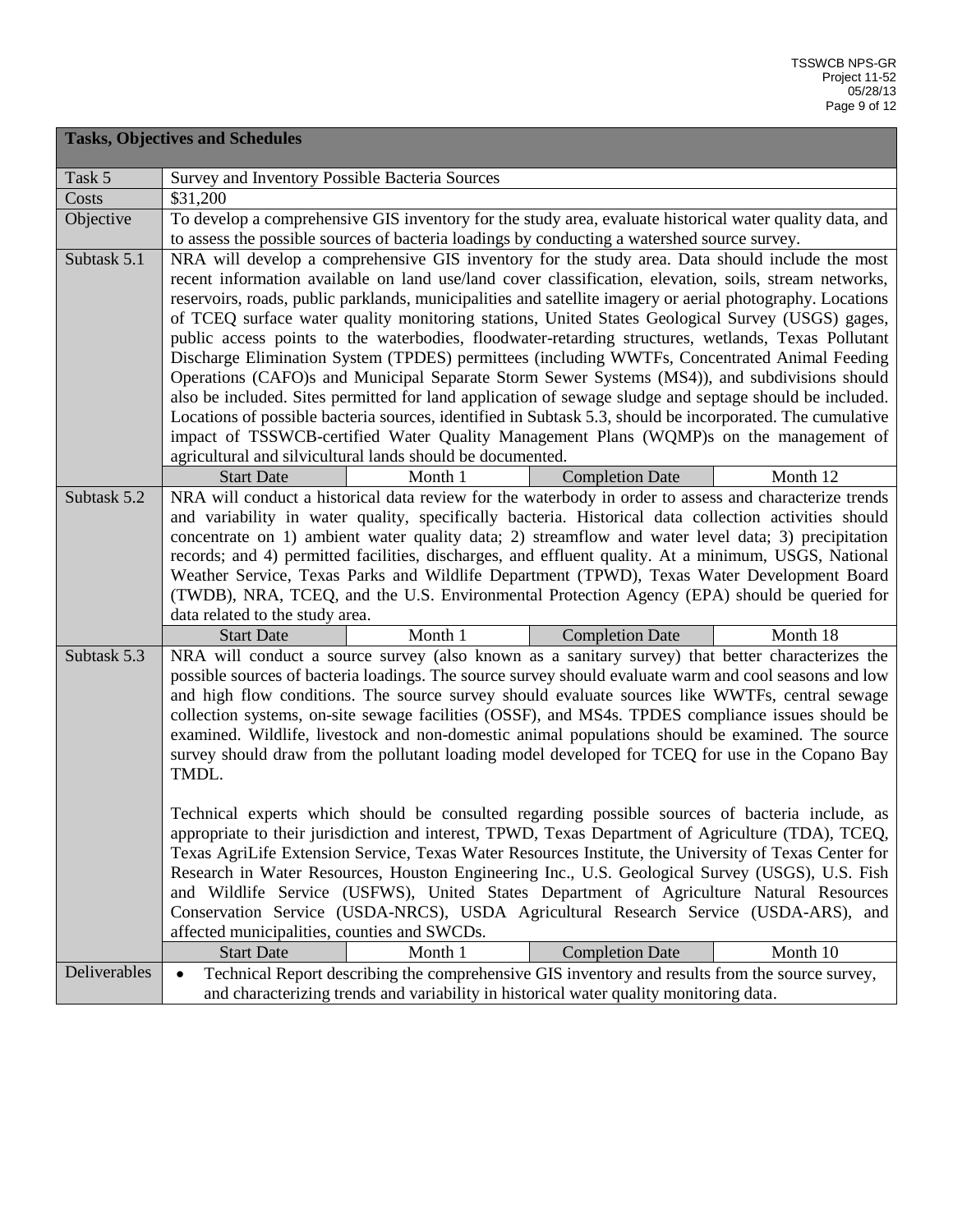## **Project Goals (Expand from Summary Page)**

- To collect needed data to evaluate factors affecting attainment of recreational use in Segment 2004A by collecting all necessary data required for a Comprehensive RUAA; specifically, observations and physical measurements will be made of Aransas Creek at several locations, survey information will be obtained from landowners familiar with the watershed and persons observed recreating in or near the creek, and review of historical records in Bee County.
- To facilitate public participation and coordinate stakeholder involvement to ensure that decision-making is founded on local input and that watershed action is successful by hosting and conducting public meetings, disseminating informational materials, and direct interaction with affected local entities.
- To assess possible sources of bacteria by developing a comprehensive GIS inventory, evaluating historical water quality data, and conducting a watershed source survey.

### **Measures of Success (Expand from Summary Page)**

- Decision-making for RUAA activities is founded on local stakeholder input garnered at public meetings hosted for project and direct interaction with affected local entities.
- Obtain access to private lands to conduct RUAA surveys by obtaining permission from private landowners to gain access to survey sites on Aransas Creek through their property; approximately 5 sites are needed.
- Complete two RUAA surveys at each selected site as described in TCEQ's RUAA guidance.
- Keep landowners and stakeholders informed regarding this RUAA through public meetings; a final public meeting where findings of the RUAA are presented constitutes this measure of success.
- Factors affecting attainment of recreation use are assessed and adequate data of known and acceptable quality is provided that either supports the existing use or supports changing the water quality standard.

## **2005 Texas Nonpoint Source Management Program Reference (Expand from Summary Page)**

Goals and/or Milestone(s)

Element 1 – Explicit short- and long-term goals, objectives and strategies that protect surface… water

Long Term Goal – Objective A – Focus NPS abatement efforts, implementation strategies, and available resources in watersheds identified as impacted by NPS pollution.

Long-Term Goal – Objective G – Enhance public participation and outreach by providing forums for citizens… to contribute their ideas and concerns about the water quality management process.

Short-Term Goal One – Data Collection and Assessment – Objective A – Identify… waterbodies… from the Texas Water Quality Inventory and 303(d) List... that need additional information to characterize non-attainment of designated uses and quality standards.

Short-Term Goal One – Data Collection and Assessment – Objective B – Ensure that monitoring procedures meet quality assurance requirements and are in compliance with EPA-approved… TSSWCB Quality Management Plan.

Short-Term Goal One – Data Collection and Assessment – Objective C – Conduct special studies to determine sources of NPS pollution and gain information...

Short-Term Goal Three – Education – Objective D – Conduct outreach through the Clean Rivers Program, SWCDs, and others to facilitate broader participation and partnerships [to] enable stakeholders and the public to participate in decision-making and provide a more complete understanding of water quality issues and how they relate to each citizen.

Short-Term Goal Three – Education – Objective  $F$  – Implement public outreach and education to maintain and restore water quality in waterbodies impacted by NPS pollution.

Element 2 – Working partnerships and linkages to appropriate state, interstate, tribal, regional, and local entities, private sector groups, and Federal agencies.

Element 5 – The state program identifies water and their watersheds impaired by NPS pollution…, the state establishes a process to progressively address these identified waters by conducting more detailed watershed assessments…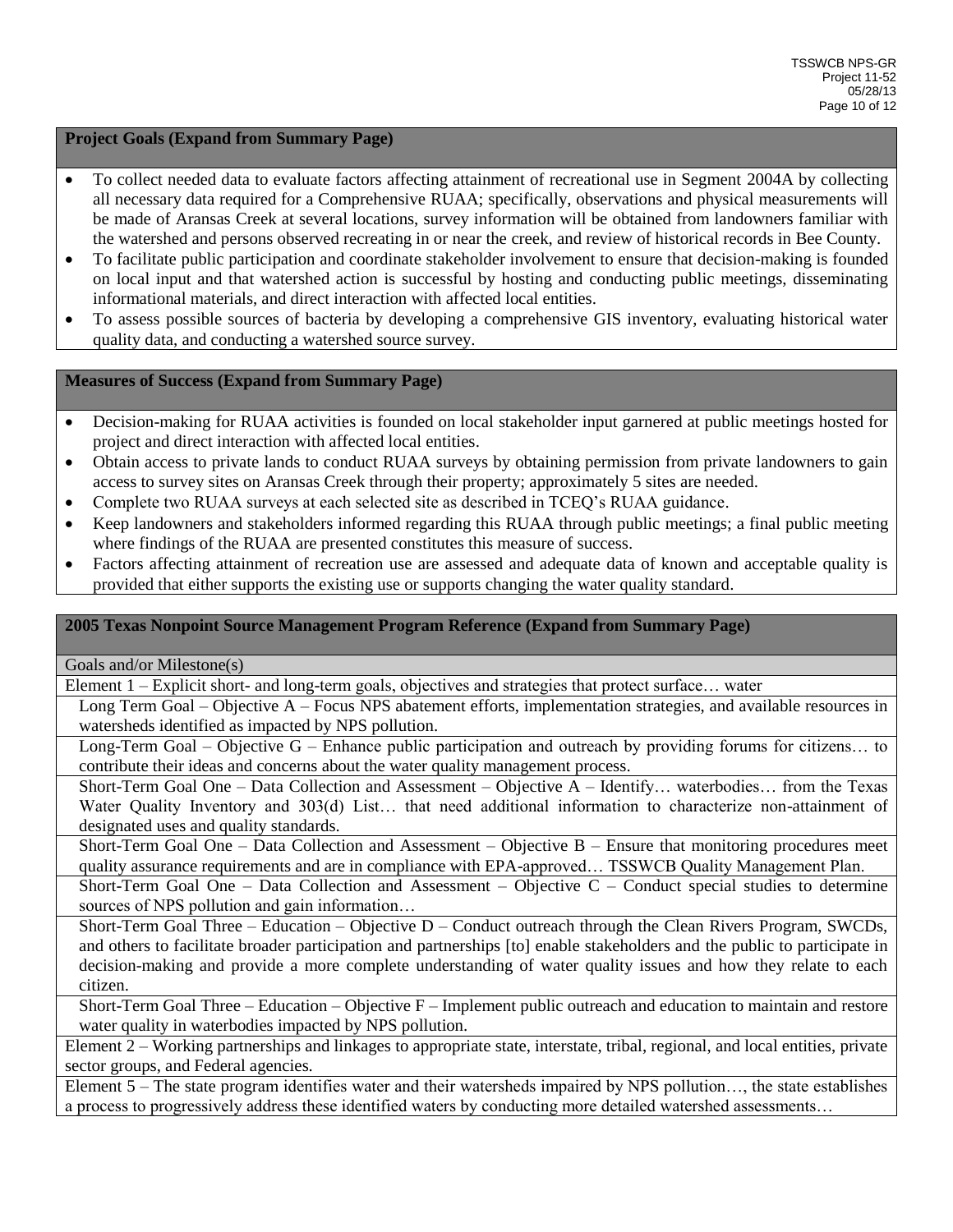#### **Part III – Financial Information**

| <b>Budget Summary</b>        |               |  |
|------------------------------|---------------|--|
| <b>Category</b>              | <b>Costs</b>  |  |
| Personnel                    | \$<br>76,527  |  |
| <b>Fringe Benefits</b>       | \$<br>22,958  |  |
| Travel                       | \$<br>4,180   |  |
| Equipment                    | \$            |  |
| Supplies                     | \$<br>1,000   |  |
| Contractual                  | \$            |  |
| Construction                 | \$            |  |
| Other                        | \$<br>4,380   |  |
|                              |               |  |
| <b>Total Direct Costs</b>    | \$<br>109,045 |  |
| Indirect Costs $(\leq 15\%)$ | \$<br>16,357  |  |
|                              |               |  |
| <b>Total Project Costs</b>   | \$<br>125,402 |  |